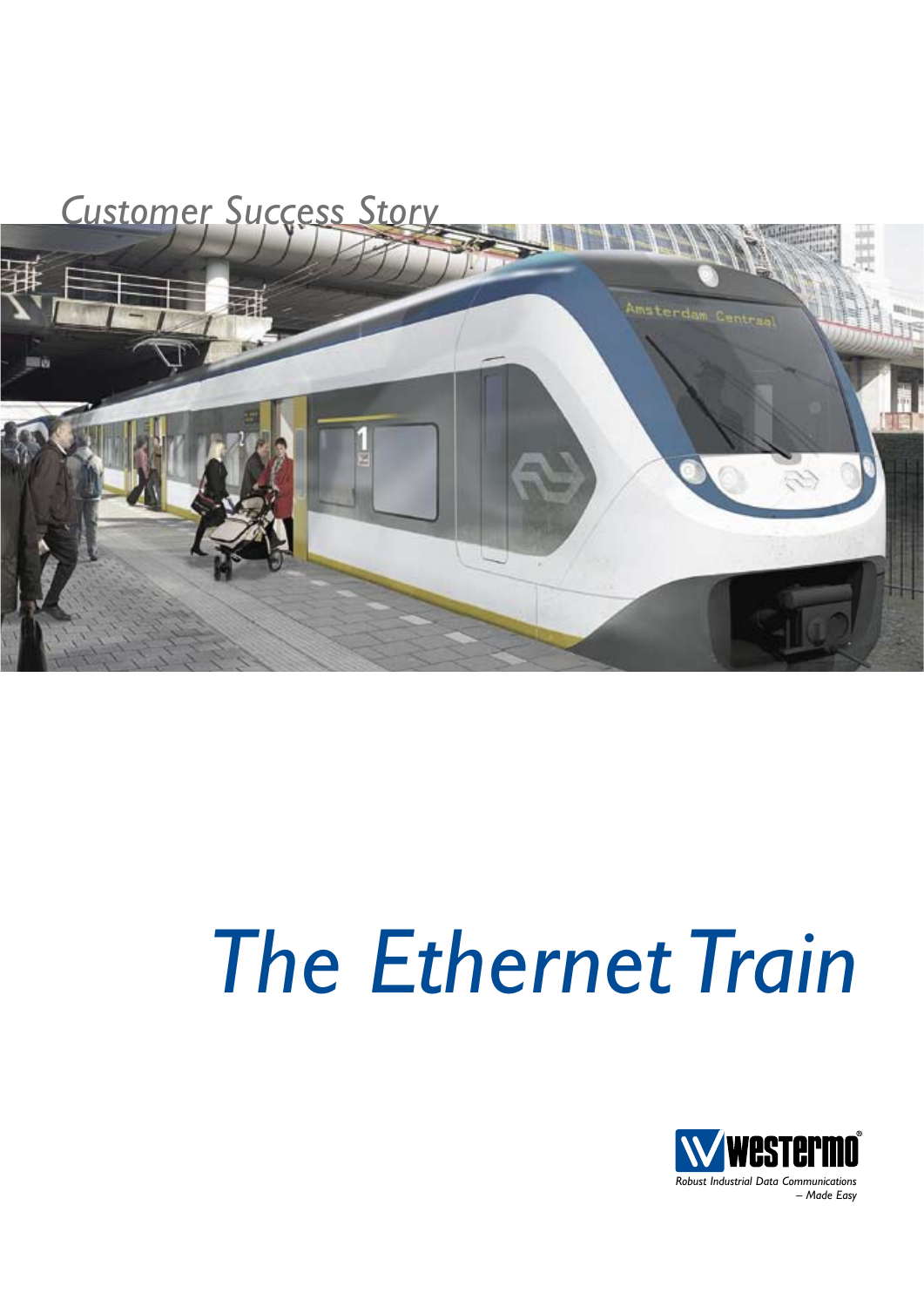### **Application**



# The Ethernet Train

*Regional trains in Germany and the Netherlands are currently being delivered by BOMBARDIER with an on board Ethernet network. This is the world's first example of Ethernet protocol being used for train control data management. Up to now, this protocol was only used a few times for entertainment systems. Compared to conventional TCN (Train Communication Network), Ethernet devices will reduce costs and increase functionalities. For this innovation, Bombardier has chosen Westermo's REDFOX railway switches. 400 units have been supplied for the first projects.*

Up to now, Ethernet protocol has been used on board only in CCTV (Close Circuit Television), for Information and Entertainment. Most of the different systems in a train have traditionally had separate interconnection or networks. For train operation, a railway-specific network called TCN was used. Bombardier Transportation teams have developed a new system where Ethernet is manages all the train's on board equipment. In the first projects, the old and new networks - Ethernet rings and TCN - will coexist, but Ethernet will fully replace the TCN in two or three years. The Bombardier Transportation system will be the first to integrate all the intelligent devices onboard into one Ethernet network. The first train projects without any TCN - relying solely on Ethernet networks - are already in the design phase.

For the regional trains currently delivered in Germany and the Netherlands, the Ethernet network is able to determine the composition of a train e.g. what kind of coaches constitute the train, in which order they are coupled together, and in what direction they run (to be able to open the correct set of doors, etc). The TCN is kept for train-wide communications.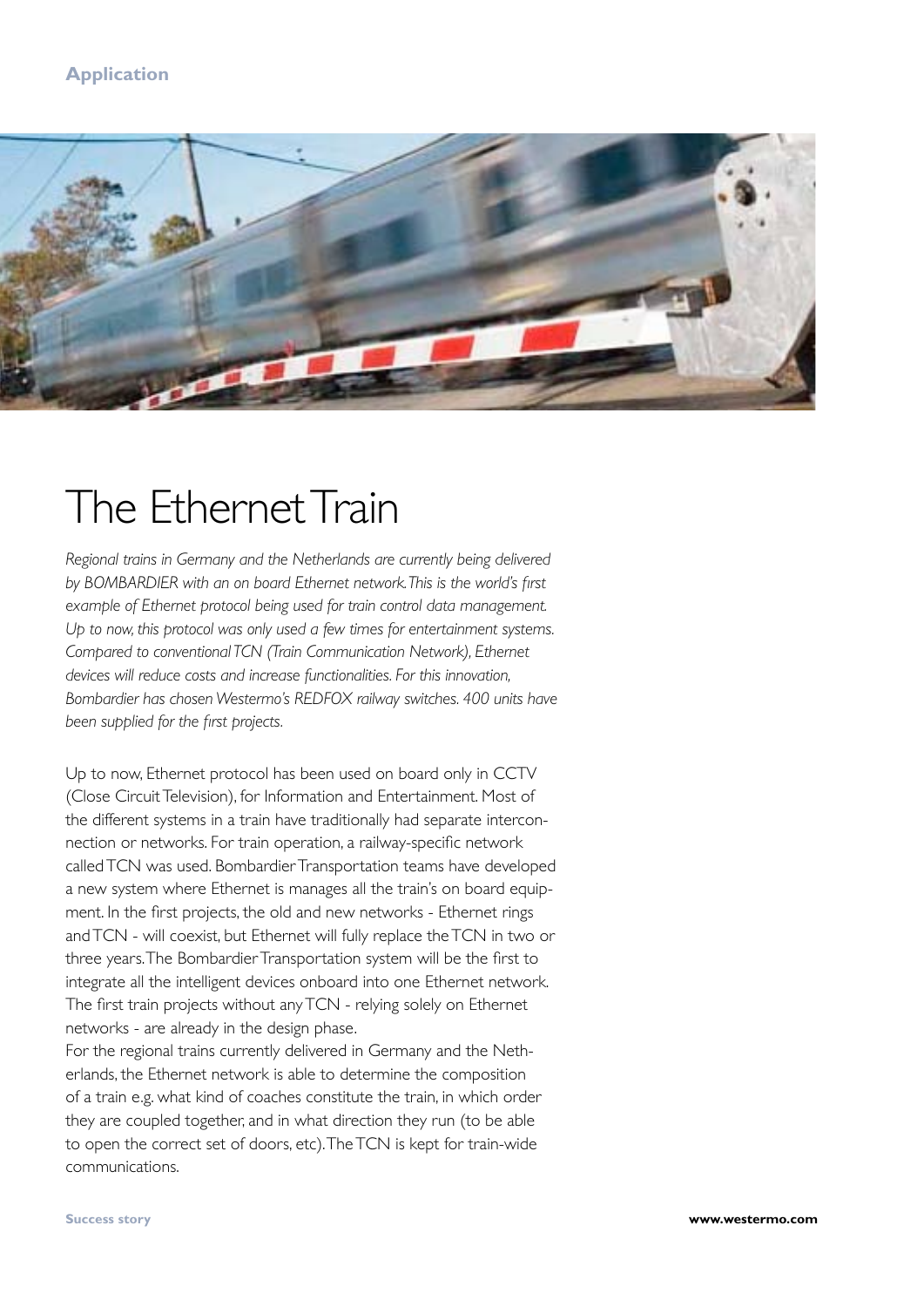#### **Application**

"We have a project where the TCN will be kept only for local connections whereas the train-wide communication will be carried out on the ETB (Ethernet Backbone). They will start commissioning after the summer. This is the next step on the way to the full Ethernet train. The network carries all data types needed for control, security and passenger information e.g. data from surveillance cameras, passenger announcements, data to control the operation of the train and coaches (doors, propulsion, lighting....). All except signalling and Internet access will be managed through the Ethernet protocol." Says Klas ENGLUND, TCMS Product Manager at Bombardier Transportation Sweden.



*Chicago trains will be equipped with Bombardier's Ethernet network*

Westermo supplies different basic network components: managed ring switches, managed train switches, train repeaters and unmanaged switches. All are from the new Red Fox product line. There are an average of 2 to 4 switches per car, and 2 to 8 cars per train set. 400 switches have been delivered. Each has a switch which also serves as a repeater. The repeaters are only necessary in long train sets as Ethernet segments can only operate over a 100 m distance.

Reducing costs and improving functionalities are the two main reasons to change train networks into Ethernet networks. Hardened Ethernet products and knowledge are now common even with higher data transmission rates and bandwith, whereas the rail-specific network knowledge and equipment are very specific, leading to high costs. Furthermore, there is an increased demand for larger bandwidth, necessary to respond to improved diagnostics function requirements and to handle audio/video security functions and CCTV (Close Circuit Television).

"There were many candidates for cooperation around these products that will probably become the new train standard. The main reasons for us to go with Westermo were, firstly, that they had an interesting and promising concept for their RedFox product line which could serve as a platform for implementation of our add-on functionality. Together we saw the possibility for adaptation to our needs and the integration of our special software solutions into the products. Westermo also demonstrated an open mind about the way to cooperate, and a strong involvement in customisation for railway needs." Adds Mr Englund.